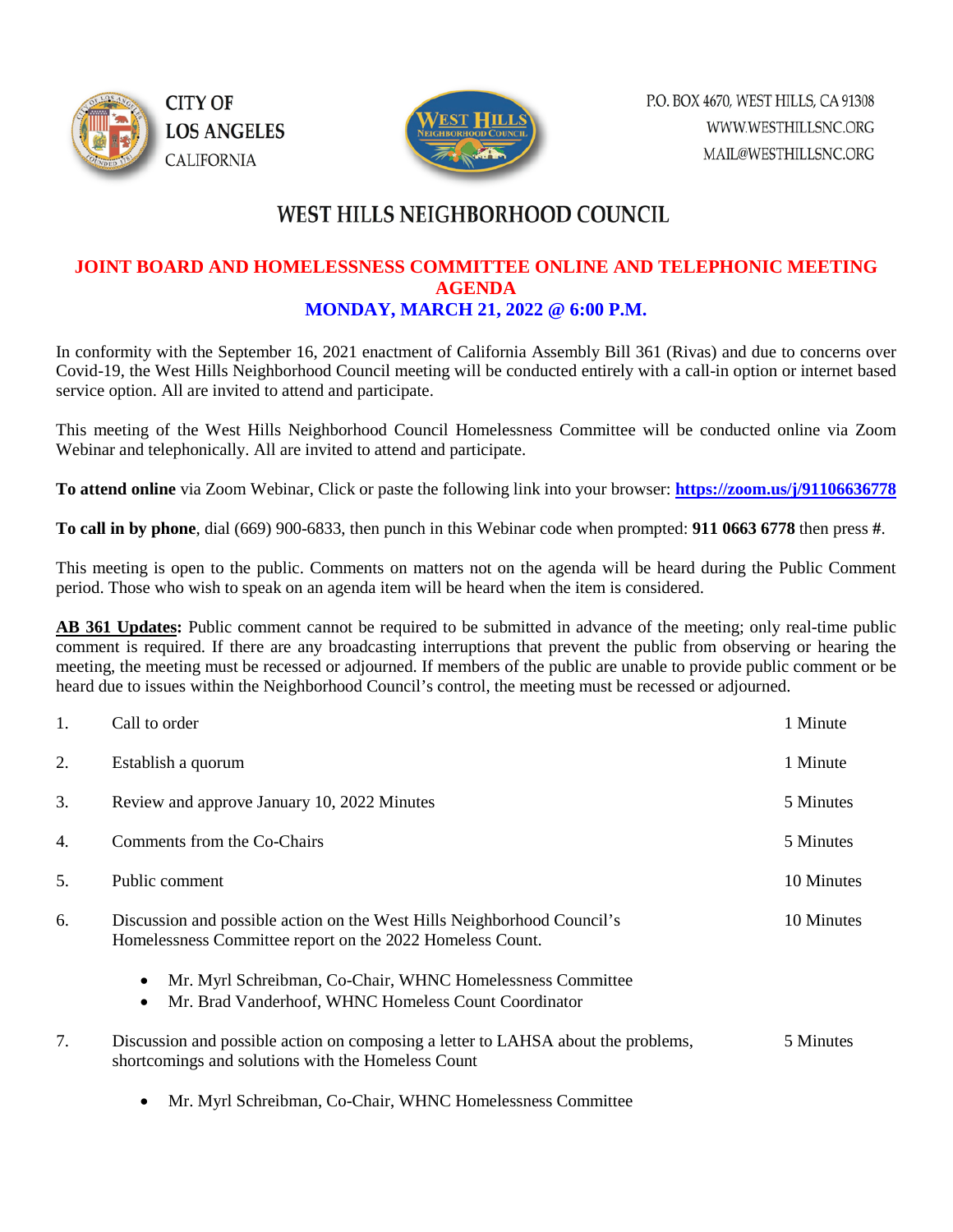| 8.  | Discussion and possible action on requesting a report from LAHSA                                                                                                                                                                                                                                                                                           |            |
|-----|------------------------------------------------------------------------------------------------------------------------------------------------------------------------------------------------------------------------------------------------------------------------------------------------------------------------------------------------------------|------------|
|     | Beds available in Service Planning Area ("SPA") $2 - A$ SPA is simply a<br>$\bullet$<br>specific geographic region within Los Angeles County. Due to the large<br>size of LA County, 4, 300 square miles, the county is divided in 8 SPAS.                                                                                                                 |            |
|     | After the Count – The numbers of unhoused individuals/families are calculated<br>$\bullet$<br>for each city. How do the Neighborhood Councils, benefit from the funds by<br>LAHSA and what plans are in place to help the unhoused population. Are there<br>any reports available by LAHSA on how the funds are divided with the<br>neighborhood councils. |            |
| 9.  | Discussion and possible action on Neighborhood purpose grants for the following:                                                                                                                                                                                                                                                                           | 5 Minutes  |
|     | New Friends Homeless Center, Pastor April Belt<br>$\bullet$<br>The Food Pantry, Debbie Decker<br>$\bullet$                                                                                                                                                                                                                                                 |            |
| 10. | Discussion and possible action on writing a CIS for distributing Nalexone/Narcan to the<br>Homeless Community for narcotic overdose in case of emergency.<br>(Please see attached informational literature for Narcan)                                                                                                                                     | 10 Minutes |
| 11. | Meeting adjournment – Next meeting is April 18, 2022 at 6:00 p.m.                                                                                                                                                                                                                                                                                          | 1 Minute   |

**Public input at Neighborhood Council meetings:** When prompted by the presiding officer, members of the public may address the committee on any agenda item before the committee takes an action on the item by punching in \*9 (if calling in by phone) or by clicking on the "raise hand" button (if participating online through Zoom) and waiting to be recognized. Comments from the public on agenda items will be heard only when the respective item is being considered. Comments from the public on matters not appearing on the agenda that are within the committee's jurisdiction will be heard during the General Public Comment period. Please note that under the Ralph M. Brown Act, the committee is prevented from acting on a matter that you bring to its attention during the General Public Comment period; however, the issue raised by a member of the public may become the subject of a future committee meeting. Public comment is limited to 2 minutes per speaker, unless adjusted by the presiding officer of said committee.

**Notice to Paid Representatives -** If you are compensated to monitor, attend, or speak at this meeting, city law may require you to register as a lobbyist and report your activity. See Los Angeles Municipal Code §§ 48.01 et seq. More information is available at [ethics@lacity.org/lobbying.](mailto:) For assistance, please contact the Ethics Commission at (213) 978-1960 or [ethics.commission@lacity.org](mailto:)

**Public Posting of Agendas**: WHNC agendas are posted for public review at Shadow Ranch Park, 22633 Vanowen St., West Hills, CA 91307 or at our website, [www.westhillsnc.org](http://www.westhillsnc.org/) You can also receive our agendas via email by subscribing to the City of Los Angeles Early Notification System at [www.lacity.org/government/Subscriptions/NeighborhoodCouncils/index](http://www.lacity.org/government/Subscriptions/NeighborhoodCouncils/index)

**The Americans With Disabilities Act**: As a covered entity under Title II of the Americans with Disabilities Act, the City of Los Angeles does not discriminate on the basis of disability and, upon request, will provide reasonable accommodation to ensure equal access to its programs, services and activities. Sign language interpreters, assistive listening devices and other auxiliary aids and/or services may be provided upon request. To ensure availability of services, please make your request at least three business days (72 hours) prior to the meeting you wish to attend by contacting via email [NCSupport@lacity.org](mailto:NCSupport@lacity.org) or calling (213) 978-1551. If you are hearing impaired please call 711.

**Public Access of Records**: In compliance with Government Code Section 54957.5, non-exempt writings that are distributed to a majority or all of the board in advance of a meeting may be viewed at the meeting where such writing was considered or by contacting the WHNC's executive director via email at [michelle.ritchie@westhillsnc.org](mailto:michelle.ritchie@westhillsnc.org) Requests can be made for a copy of a record related to an item on the agenda.

**Reconsideration and Grievance Process:** For information on the WHNC's process for board action reconsideration, stakeholder grievance policy or any other procedural matters related to this Council, please consult the WHNC Bylaws. The Bylaws are available at our website, [www.westhillsnc.org](http://www.westhillsnc.org/)

**Servicios De Traduccion**: Si requiere servicios de traducción, favor de avisar al Concejo Vecinal 3 días de trabajo (72 horas) antes del evento. Por favor contacte [Michelle.Ritchie@westhillsnc.org](mailto:Michelle.Ritchie@westhillsnc.org)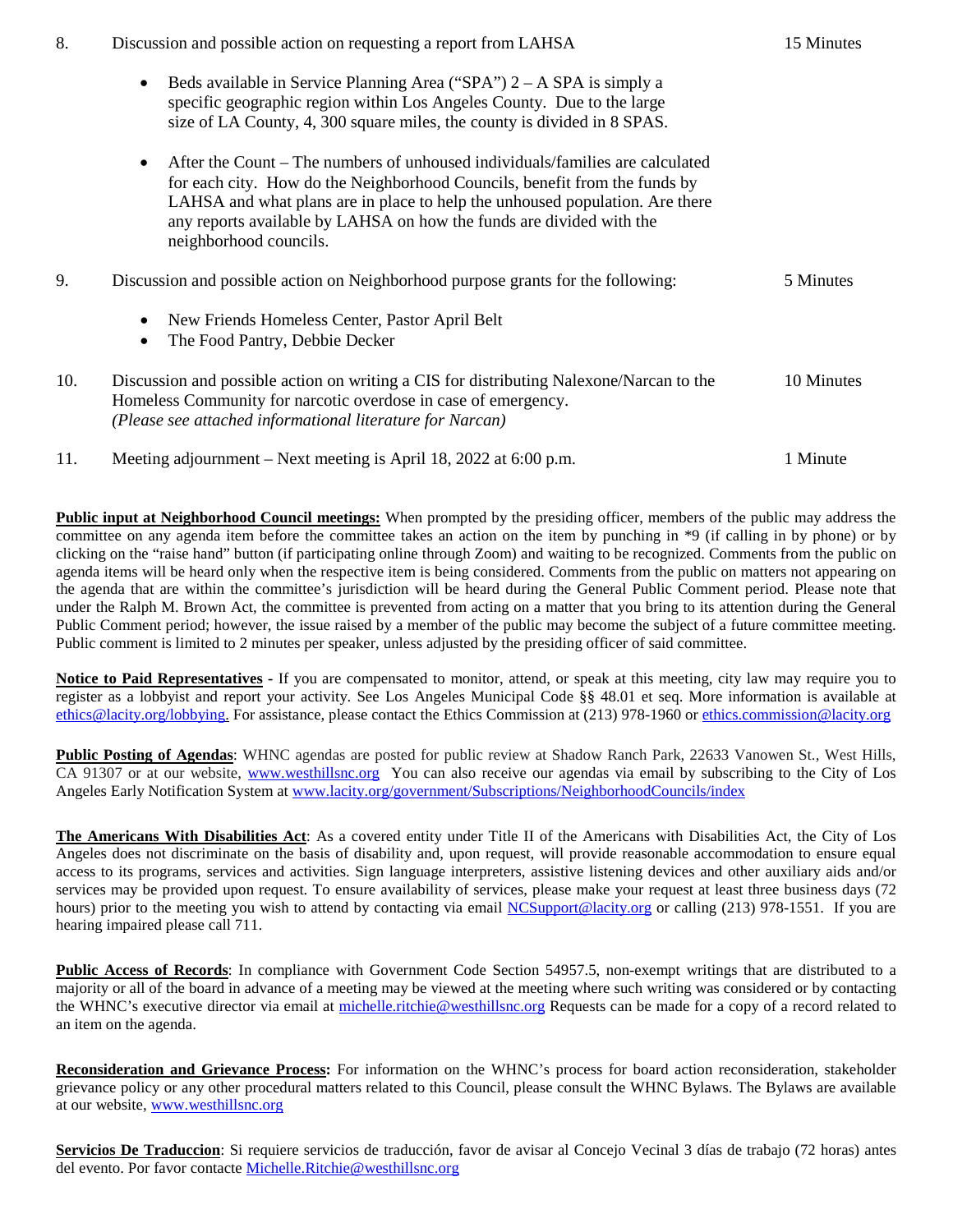

1---·--·---·---- -



P.O. BOX 4670, WEST HILLS, CA 91308 WWIV.WESTHII.I.SNC.ORG MAIL@WESTHILLSNC.ORG

#### **WEST HILLS NEIGHBORHOOD COUNCIL**

#### JOINT HOMELESSNESS COMMITTEE/BOARD MEETING MINUTES February 14,2022 Telephonic and Web Meeting

**Revised February 14,** 2022

Attendance: Aida Abkarians, Steve Randall, Myrl Schreibman, Joan Trent, and Brad Vanderhoof Other Board Members in Attendance: Rosi Mariconda

Guests: Sharon Brewer, Corinne Ho (LAHSA SPA 2), Bruce Rowe, and Chris Rowe

Committee Co-chair Aida Abkarians called the meeting to order at 6:00 PM. A quorum was established.

The January meeting minutes were not available for approval.

Chair Comments: Rosi Mariconda was added to the Committee.

Public Comment:

**Numbers refer to agenda items.** 

5. Public comment: Chris Rowe said she is adamant about not going to the deployment site for the Homeless Count and has downloaded the forms. Corinne Ho said she will notify LAHSA some forms will be submitted by **email.** 

**6. West Hills Neighborhood Council's Homelessness Committee on reporting updated information on the**  Homeless Count: Brad Vanderhoof said as of this afternoon the volunteer count is 25, and coordination with the deployment site is fine. Corinne Ho said she is responsible for 33 deployment sites in SPA 2 and probably will not be able to visit them all but will be on call. A LAHSA representative will be onsite to help with the deployment. Individuai volunteers need to be asked if they are willing to ride with another volunteer and the **deployment site coordinators are not responsible for matching volunteers. A LAHSA representative will pick up materials after the count. Rosi Mariconda said she does not have a team but would ride with someone else. Brad Vanderhoof asked for a discussion about having a security guard. He also asked Corinne Ho if the count can be**  started early to stagger arrivals and said the plan for the count is completely outdoor with volunteers not needing to get out oftheir cars. Corinne Ho said an early start is a good idea and will send the list of volunteers for the West Hills site. She asked if the deployment site coordinators to contact them and schedule team arrival times. Chris Rowe said she has concerns about the vests, flashlights, maps, and the walking tracts described in the training. She asked if she could get the tract map for her area. Brad Vanderhoof said historically all tracts in West Hills have been classed as driving tracts. Corinne Ho said folks not do anything they are uncomfortable with. Hard to reach areas are assigned to special teams and counted by LAHSA and the Sheriffs Department. Bruce Rowe said there were homeless people at Shadow Ranch Park last week. Chris Rowe suggested **volunteers be assigned to their own neighborhoods.** 

7. Virtual Training for the Homeless Count: Aida Abkarians asked everyone to be sure and take the training.

8. Letter to LAHSA requesting that the dropping and collecting of the materials should be done by a LAHSA **Representative; and** 

9. Requesting for a report from LAHSA

• Beds available in Service Planning Area ("SPA") 2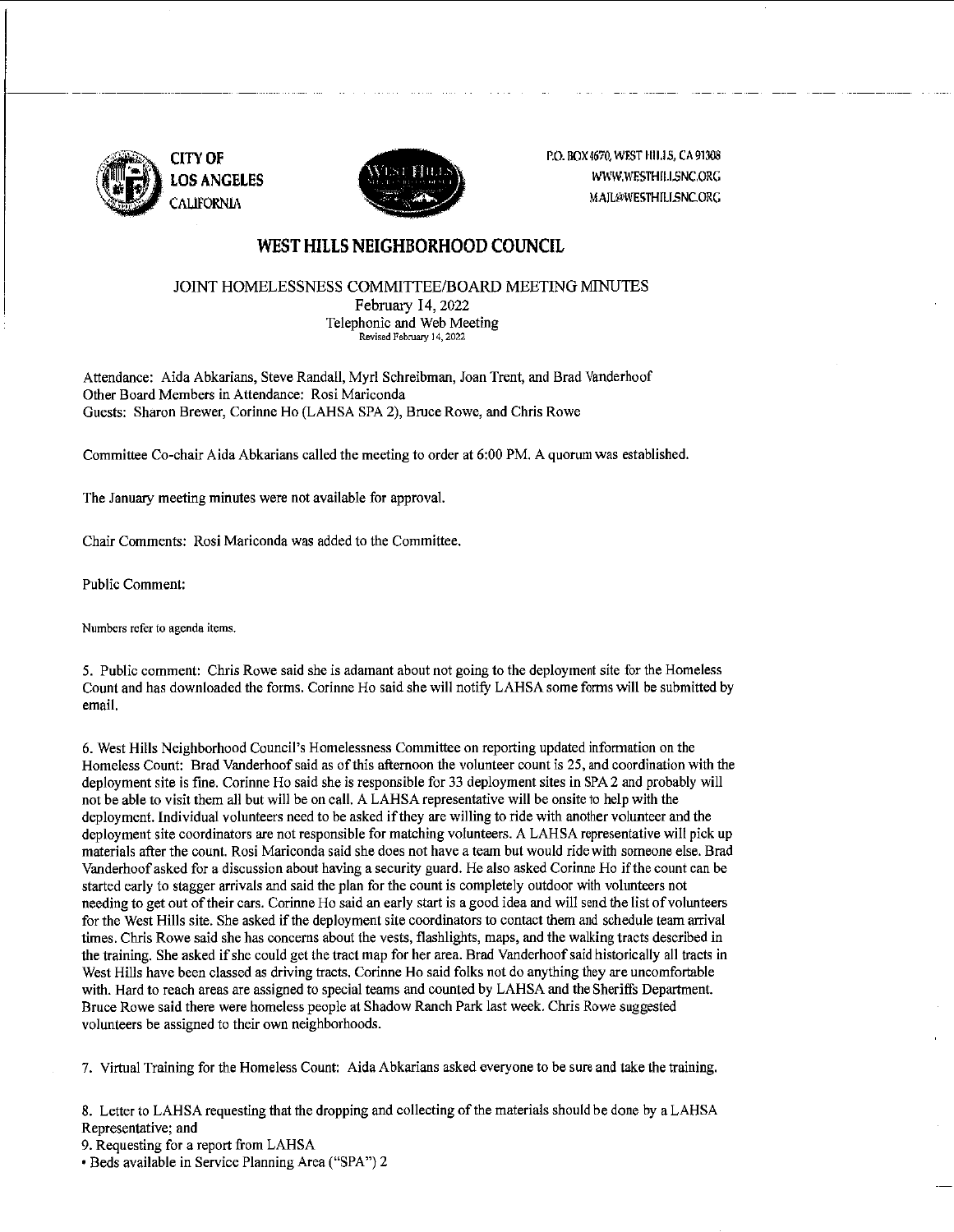- After the Count -- The numbers of unhoused individuals/families are calculated for each city. How do the Neighborhood Councils, benefit from the funds by LAHSA and what plans are in place to help the unhoused population: Aida Abkarians described the request. She said she sees the same people on the street every year **and it seems as if nothing is being done. Corinne Ho said she can arrange a presentation on Measure H funding. Chris Rowe recommended attending the Blue Ribbon Committee meetings.** 

Committee Co-chair Aida Abkarians adjourned the meeting at 7:17 PM.

The next meeting of this committee is on Monday Marc 14, 2022 at 6:00 PM. Webinar and telephonic.

**Pagel**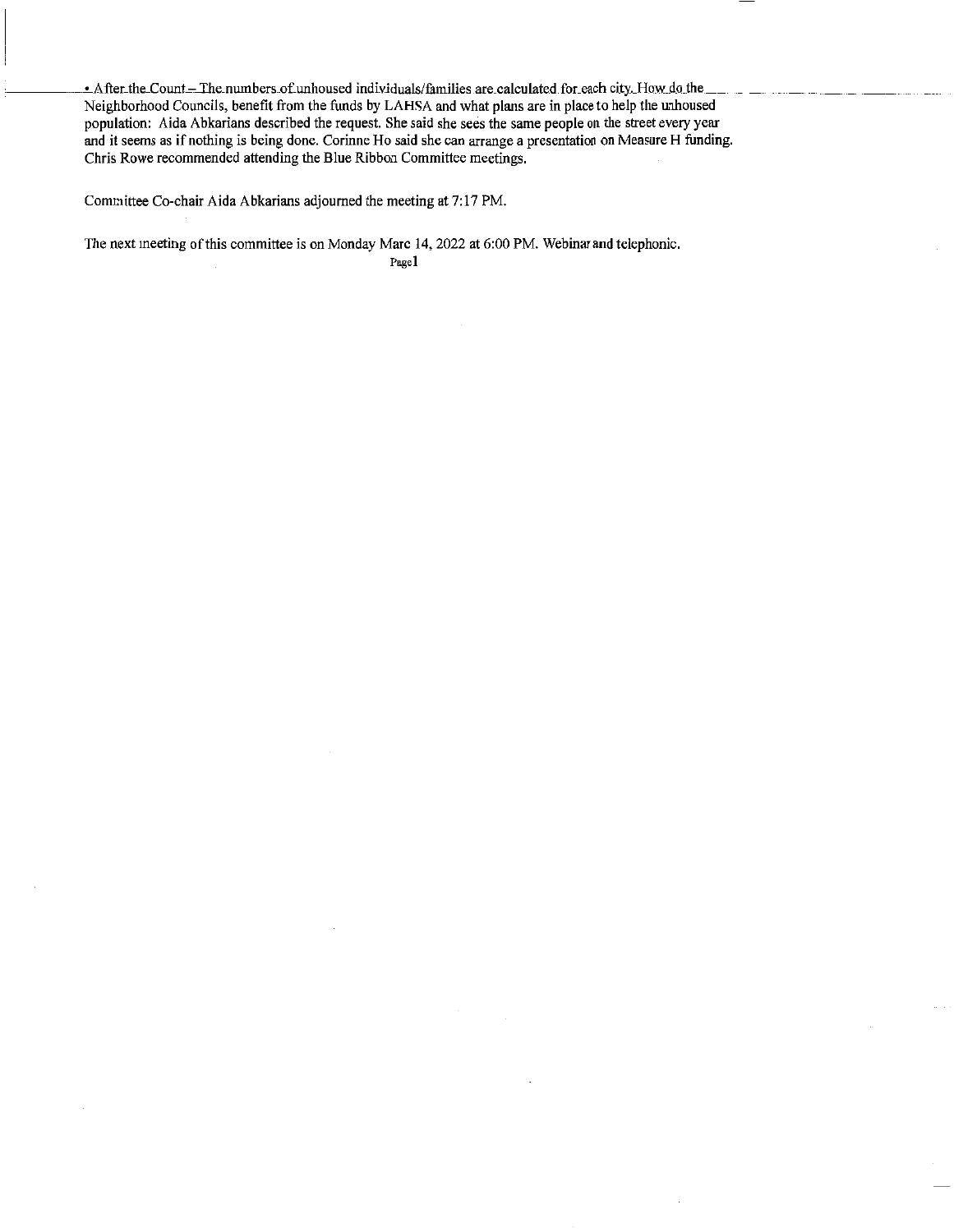What is the use of naloxone?

Naloxone is a medication approved by the Food and Drug Administration (FDA) designed **to rapidly reverse opioid overdose.** It is an· opioid antagonist-meaning that it binds to opioid receptors and can reverse and block the effects of other opioids, such as heroin, morphine, and oxycodone.

•

What is the difference between naloxone and Narcan?

When naloxone was first approved to reverse opioid overdoses, its brand name was "Narcan." There are now other formulations and brand names for naloxone, but many people continue to call all of these products "Narcan." However, **the proper generic name is "naloxone."** 

What category of drugs is naloxone?

Naloxone injection is in a class of medications called **opiate antagonists.** It works by blocking the effects of opiates to relieve dangerous symptoms caused by high levels of opiates in the blood.